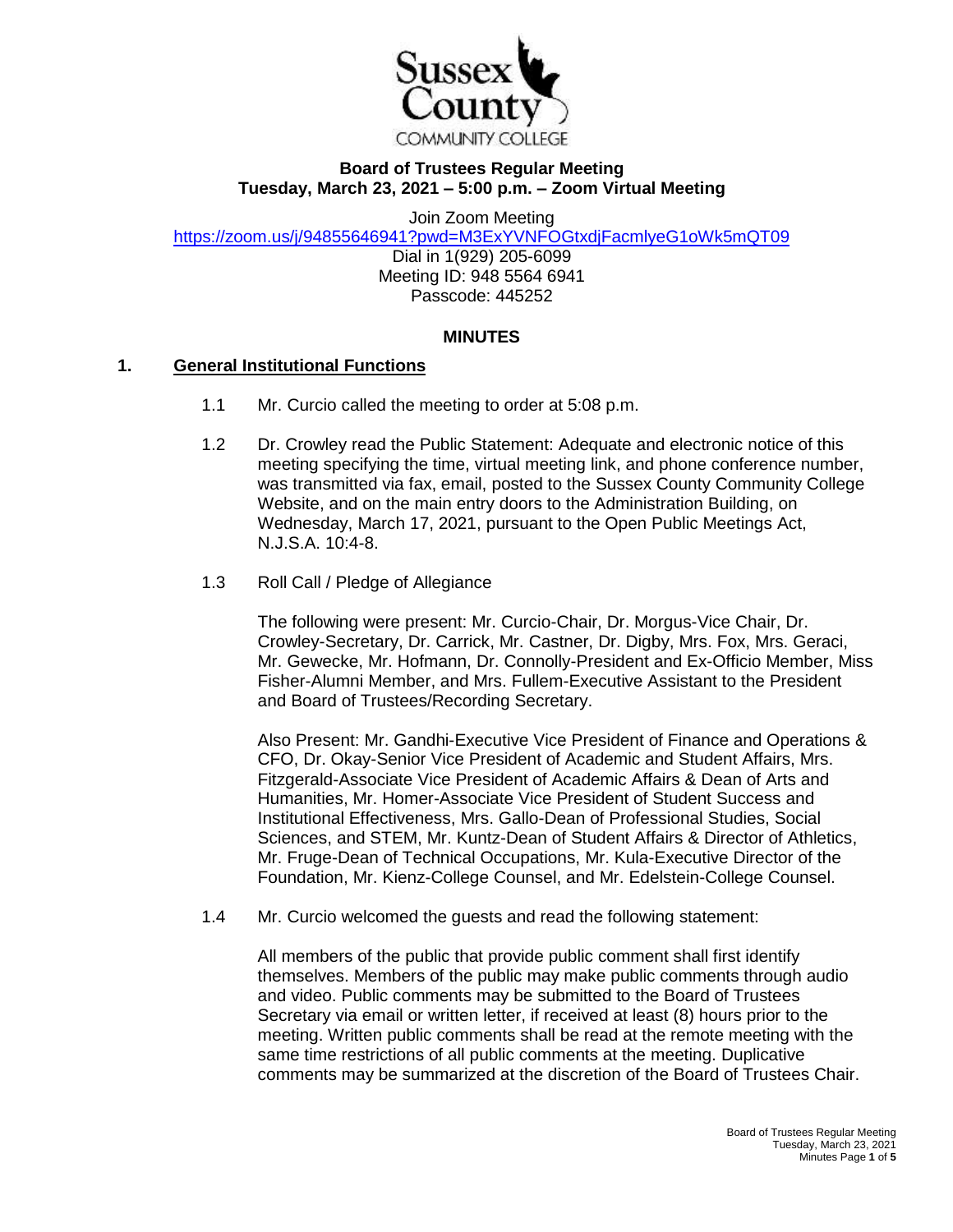Members of the public must remain on mute during remote meetings, until such time that they address the Board of Trustees.

- 1.5 Courtesy of the Floor on Agenda Items Only (Public Session-5 Minutes per Speaker). No one spoke.
- 1.6 Approval/Acceptance of Minutes:
	- 1.6.1 Minutes from the Tuesday, February 23, 2021 Regular Meeting. (Resolution No. GI03232021-1)

Mrs. Fox moved to approve minutes from the Tuesday, February 23, 2021 Regular Meeting. Dr. Morgus seconded the motion. Motion carried unanimously.

- 1.6.2 Acknowledgment of Receipt of Committee Meeting Minutes Tuesday, March 16, 2021. (Resolution No. GI03232021-2)
	- Personnel and Curriculum Committee
	- Audit and Policy Committee
	- Finance and Facilities Committee

Dr. Morgus moved to acknowledge receipt of committee meeting minutes from Tuesday, March 15, 2021, as noted above. Dr. Crowley seconded the motion. Motion carried unanimously.

# **2. Consent Agenda**

The President recommends items 2.1 - 2.5 for Board approval, as brought forth after discussion and review by Board Committees:

Mrs. Fox moved to approve all items on the Consent Agenda. Dr. Morgus seconded the motion.

Roll call vote: Dr. Carrick, Mr. Castner, Dr. Crowley, Dr. Digby, Mrs. Fox, Mrs. Geraci, Mr. Gewecke, Mr. Hofmann, Dr. Morgus, and Mr. Curcio voted yes. Motion carried unanimously.

- 2.1 Approval of Personnel Items
	- 2.1.1 Monthly Personnel Actions (Resolution No. P03232021-1)
- 2.2 Approval of Curriculum Items None this month.
- 2.3 Approval of Policy Items
	- 2.3.1 Policy No. 200.49 Vaccination Policy (New) (Attachment pg. 14, Resolution No. AP03232021-1)
	- 2.3.2 Policy No. 200.33 Insurance Benefits and Pension Policy (3-year review) (Resolution No. AP03232021-2)
	- 2.3.3 Policy No. 200.34 Worker's Compensation Policy (3-year review) (Resolution No. AP03232021-3)
	- 2.3.4 Policy No. 200.35 Termination of Employment Policy (3-year review) (Resolution No. AP03232021-4)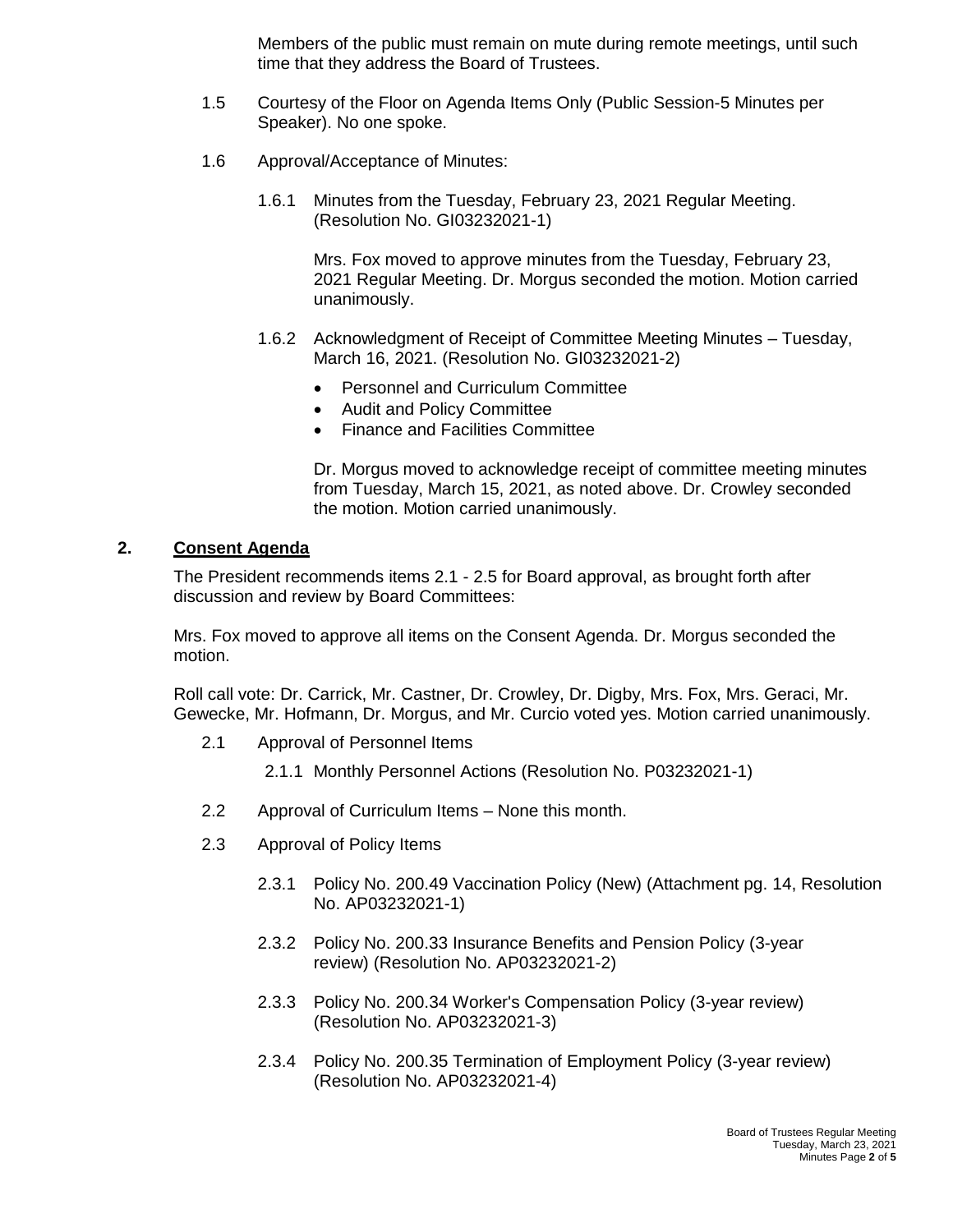- 2.4 Approval of Finance Items
	- 2.4.1 February, 2021 Purchases Over \$10k Report. (Resolution No. BFF03232021-1)
	- 2.4.2 Adobe License Renewal Renewal for 78 licenses plus 3 new licenses Total 81 for \$19,707.30. OPEX Funded. (Resolution No. BFF03232021-2)
	- 2.4.3 Football Lockers 94 lockers for football locker room to be installed in former "pool house" – \$70,077.85. HEERF II Funded. (Resolution No. BFF03232021-3)
	- 2.4.4 Microsoft Software License Renewal, with Dell, One Year (4/1/21- 3/31/22), in the Amount of \$23,647.00. OPEX Funded. (Resolution No. BFF03232021-5)
- 2.5 Approval of Facilities Items
	- 2.5.1 Landscaping Services Bid 3-year contract award for mowing and landscaping services, for main campus and MTEC – J. Kramer Landscaping & Snowplowing, LLC – see procurement memo for rates. (Resolution No. BFF03232021-6)

### **3. Finance**

3.1 Recommendation: Acknowledge Receipt and Review of Financial Statements – February 28, 2021 Eight Months YTD, FYE June 30, 2021, (Resolution No. GI03232021-3)

Mr. Gandhi presented the financial statements, including: February YTD FY21 Credit Hours, Income Statement, Major Revenue Variances to Budget and LYR, Revenue, Expenses, Major Expense Variances to Budget and LYR, Operating Statement, Balance Sheet-Assets, Major Asset Variances to LYR, Liabilities, Major Liabilities Variances to LYR, Three-Year Comparison, Current Assets, # of Month of OPEX covered by Liquid Assets & Current Ratio, Headcount, and CAPEX Projects.

Dr. Morgus moved to acknowledge receipt and review of financial statements as noted above. Dr. Crowley seconded the motion.

Roll call vote: Dr. Carrick, Mr. Castner, Dr. Crowley, Dr. Digby, Mrs. Fox, Mrs. Geraci, Mr. Gewecke, Mr. Hofmann, Dr. Morgus, and Mr. Curcio voted yes. Motion carried unanimously.

3.2 Recommendation: Approve Machine Tool Equipment – Award to Allendale Machinery Systems, in an the Amount of \$135,427.37. (Perkins Funded). (Resolution No. BFF03232021-4)

Mr. Hofmann moved to approve machine tool equipment purchase, as noted above. Dr. Crowley seconded the motion.

Dr. Morgus explained why item 3.2 is not on the consent agenda. He noted that the purchase of machine tool equipment was brought to the Finance and Facilities Committee last week. They were set to move it forward to the Board as part of the Consent Agenda. Additional information came in late, including the vertical mill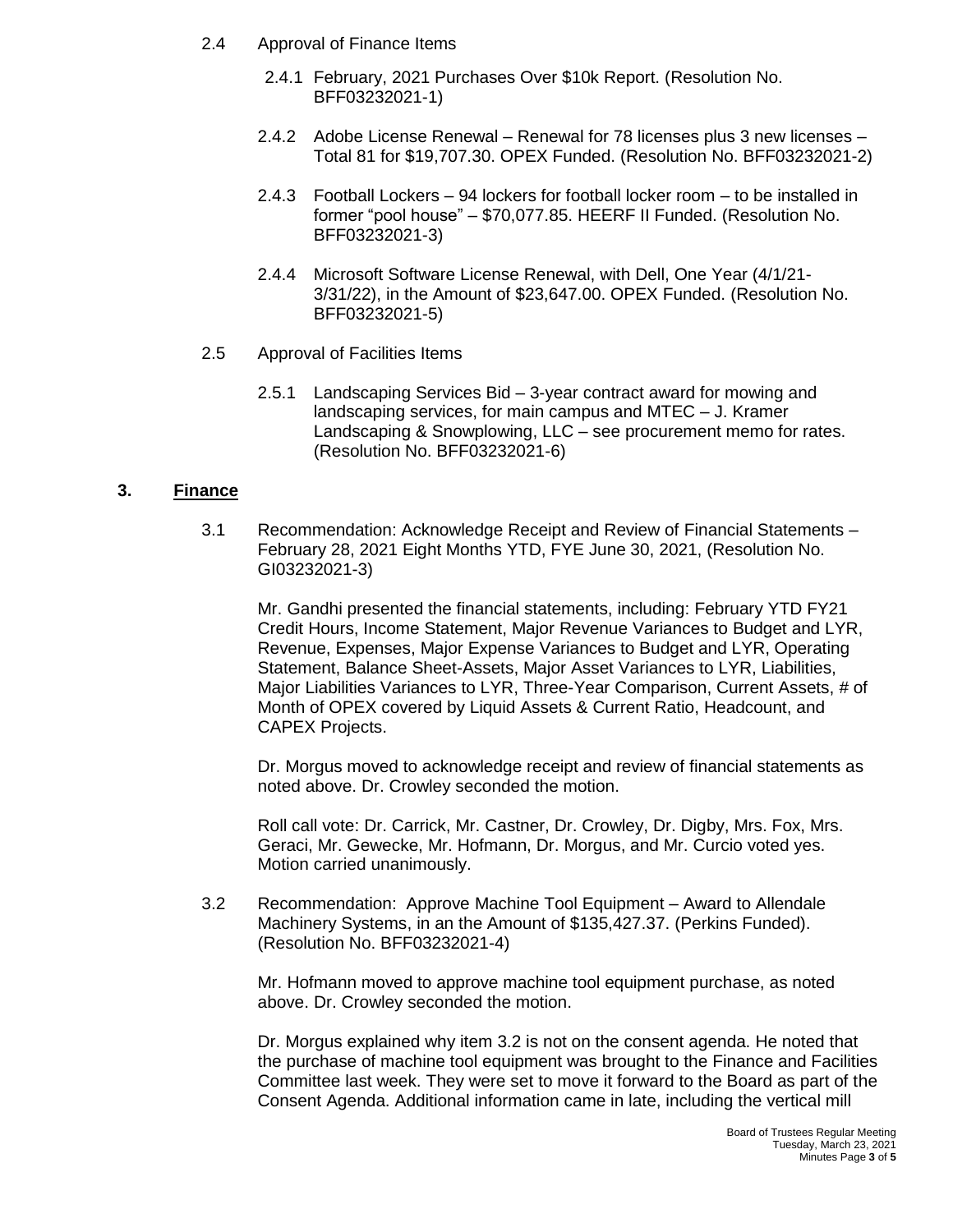and lathe, as well as a few options that would make them more useful for our students. Adding these options ended up being approximately \$25-\$30k more than the original quote.

Mrs. Geraci asked if this is a single bid. Mr. Gandhi explained that equipment is specific to what we need for the program. Conversation ensued regarding current equipment and integration for additional equipment. Rather than just simulating, this keeps equipment compatible because it is from the same manufacturer. There is only one bid because Allendale is the only regional rep for Haas.

Roll call vote: Dr. Carrick, Mr. Castner, Dr. Crowley, Dr. Digby, Mrs. Fox, Mrs. Geraci, Mr. Gewecke, Mr. Hofmann, Dr. Morgus, and Mr. Curcio voted yes. Motion carried unanimously.

# **4. Reports**

4.1 The Correspondence File was received, reviewed, and filed.

# **5. Presentations**

- 5.1 Amy Rude, Assistant Director of Student Engagement provided an overview of the Coffee Talks Series.
- **6. Courtesy of the Floor on General Matters** (Public Session-5 Minutes per Speaker) No one spoke.

### **7. Other Business**

### **Discussion / Reports / Announcements:**

- 7.1 Trustee Activity Update None this month.
- 7.2 Alumni Trustee Report Ms. Fisher provided a presentation about the Alumni Facebook group.

John Kuntz provided an update about our sports teams competitions and practices. No spectators are permitted indoors. We are testing our student athletes and following all protocols. Many sports competitions are going to be live streamed, starting with football. Channel 20 is part of any Service Electric / Optimum package other than the basic antennae, Channel 20 is included (and included in any other cable service). It is not included in satellite packages (i.e. Dish).

- 7.3 President's Report A copy of the President's Report is on file in the Office of the President.
- 7.4 Chair's Comments -- None
- 7.5 The Next Regular Meeting of the Board of Trustees Will Take Place Tuesday, April 27, 2021, at 5:00 p.m. Location or Virtual Meeting TBD.

### **8. Executive Session**